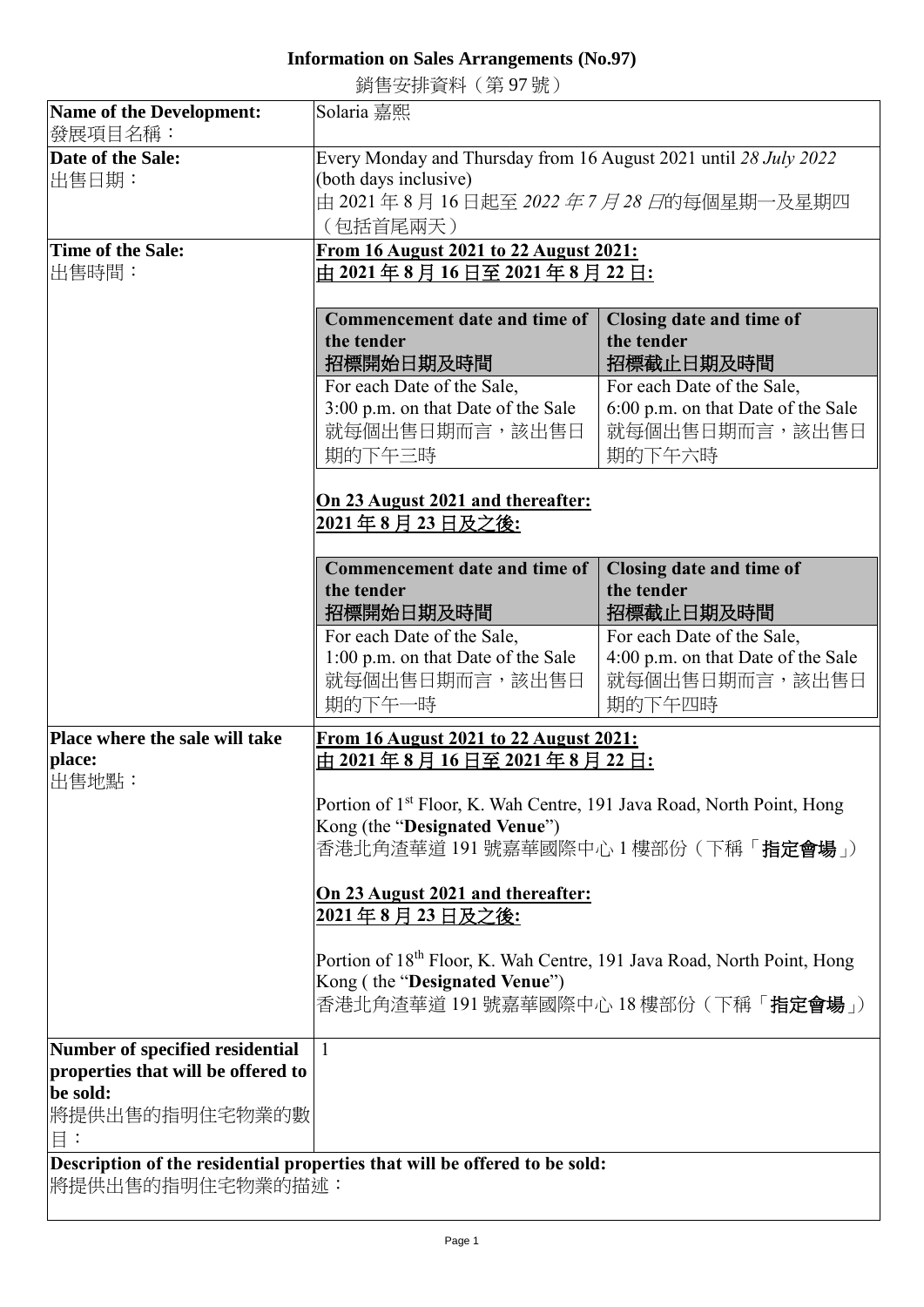The following unit in the Development: 發展項目以下單位:

The following unit in Tower 9 以下在第九座之單位: Flat B, G/F & 1/F (Duplex) 地下及一樓(複式) B 單位

**The method to be used to determine the order of priority in which each of the persons interested in purchasing any of the specified residential properties may select the residential property that the person wishes to purchase:**

將會使用何種方法,決定有意購買該等指明住宅物業的每名人士可揀選其意欲購買的住宅物業的優先 次序:

Sale by Tender 以招標方式出售

(a). Please refer to the tender notice and other relevant tender documents ("**Tender Documents**") for details and particulars of tender (including, without limitation, the specified terms of payment). The Tender Documents will be made available for collection free of charge at the Designated Venue during the following periods (Note:- Copies of the Tender Documents will be made available on the website of the Development [\(www.solaria.com.hk\)](http://www.solaria.com.hk/) for reference only from 14 August 2021.):-

招標細節和詳情(包括但不限於指定的支付條款)請參閱招標公告及其他相關招標文件(下稱「招 標文件」)。招標文件可於以下時段於指定會場免費領取(註:招標文件副本將於 2021 年 8 月 14 日起於發展項目的網站 [\(www.solaria.com.hk\)](http://www.solaria.com.hk/) 中提供,僅供參考。):-

| <b>Tender</b><br><b>Document</b><br><b>Number</b><br>招標文件號碼 | <b>Collection Periods</b><br>領取時段                                                                                                                          |
|-------------------------------------------------------------|------------------------------------------------------------------------------------------------------------------------------------------------------------|
| 97                                                          | From 14 August 2021 to 22 August 2021:<br>由 2021年8月14日至 2021年8月22日:<br>Every day 1:00 p.m. to 6:00 p.m. during the period from 14 August 2021 to 22 August |
|                                                             | 2021<br>2021年8月14日至2021年8月22日期間每天下午1時至下午6時                                                                                                                 |
|                                                             | On 23 August 2021 and thereafter:<br>2021年8月23日及之後:                                                                                                        |
|                                                             | Every day 1:00 p.m. to 4:00 p.m. during the period from 23 August 2021 to 28 July 2022<br>2021年8月23日至2022年7月28日期間每天下午1時至下午4時                               |

(b). If a tenderer is a corporation, the tenderer must be a limited company incorporated under the laws of Hong Kong. 如投標人屬法團,該投標人必須為根據香港法律註冊成立的有限公司。

**The method to be used, where 2 or more persons are interested in purchasing a particular specified residential property, to determine the order of priority in which each of those persons may proceed with the purchase:**

在有兩人或多於兩人有意購買同一個指明住宅物業的情況下,將會使用何種方法決定每名該等人士可 購買該物業的優先次序:

Please refer to the above method. 請參照上述方法。